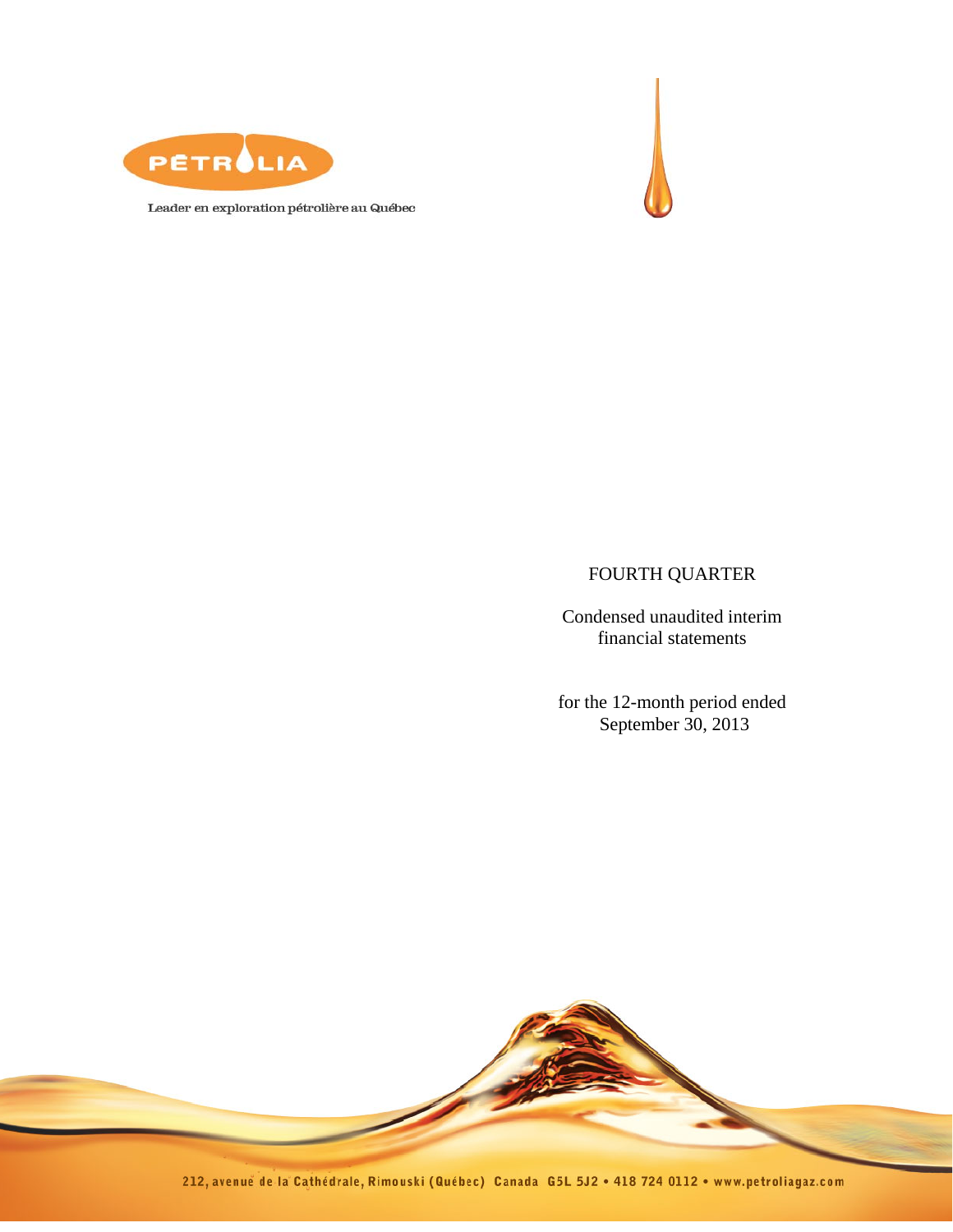

## CONDENSED UNAUDITED INTERIM FINANCIAL STATEMENTS

## FOR THE 12-MONTH PERIOD ENDED

## **SEPTEMBER 30, 2013**

| BASIS FOR THE PREPARATION OF CONDENSED INTERIM FINANCIAL STATEMENTS  8<br>2. |    |
|------------------------------------------------------------------------------|----|
| 3.                                                                           |    |
|                                                                              |    |
| 5.                                                                           |    |
| 6.                                                                           |    |
|                                                                              |    |
| 8                                                                            |    |
| 9.                                                                           |    |
| 10.                                                                          |    |
|                                                                              |    |
|                                                                              |    |
|                                                                              |    |
|                                                                              |    |
| <b>APPENDICES</b>                                                            | 20 |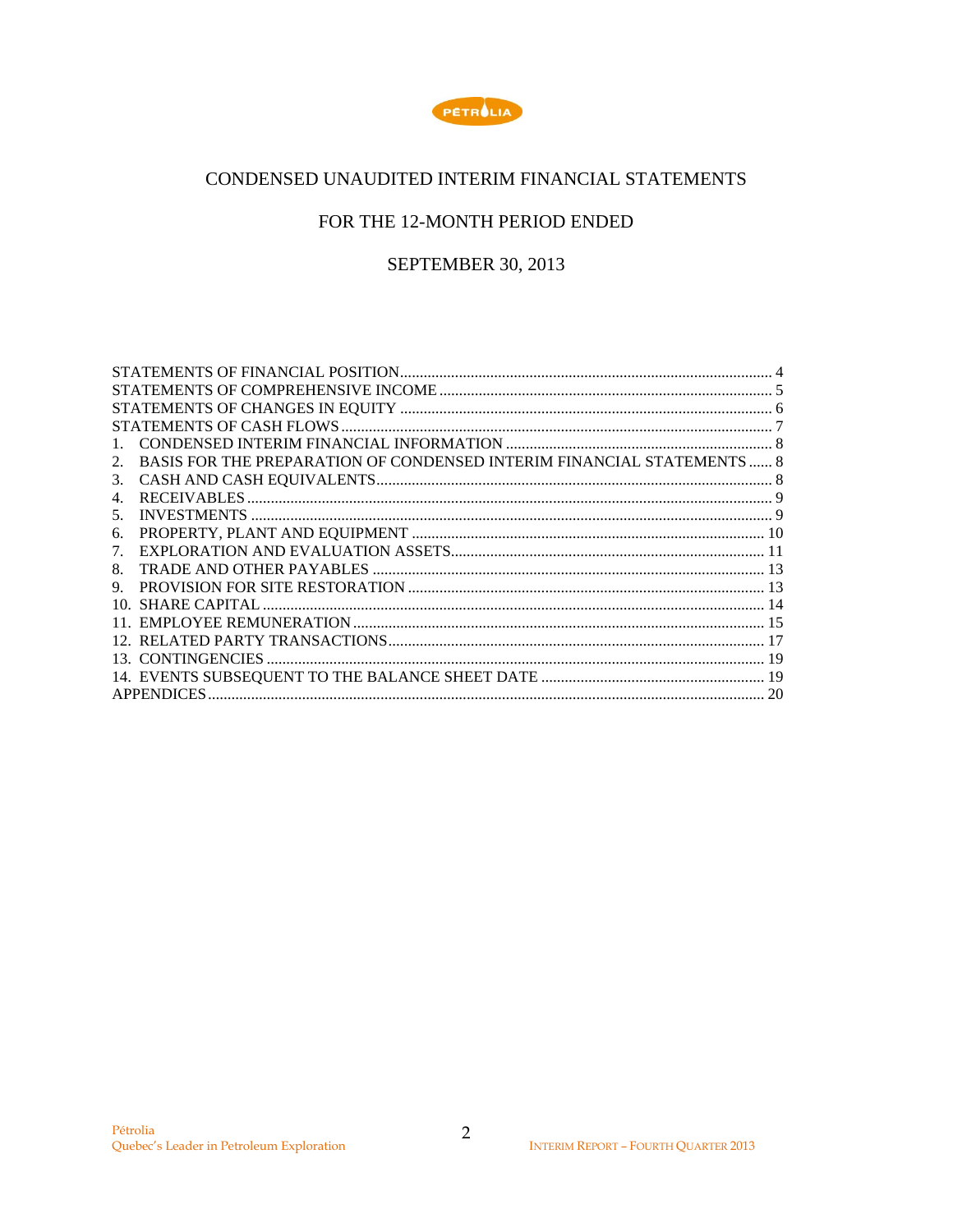

### **CONDENSED UNAUDITED INTERIM FINANCIAL STATEMENTS**

## **FOR THE 12-MONTH PERIOD ENDED**

## **SEPTEMBER 30, 2013**

## **Declaration Concerning the Interim Financial Statements**

Management has prepared Pétrolia Inc.'s condensed interim financial statements, which include the statements of financial position as at September 30, 2013 and September 30, 2012, as well as the statements of comprehensive income, statements of changes in equity and statements of cash flows for the periods ended September 30, 2013 and September 30, 2012. No auditing firm has examined or audited these interim financial statements.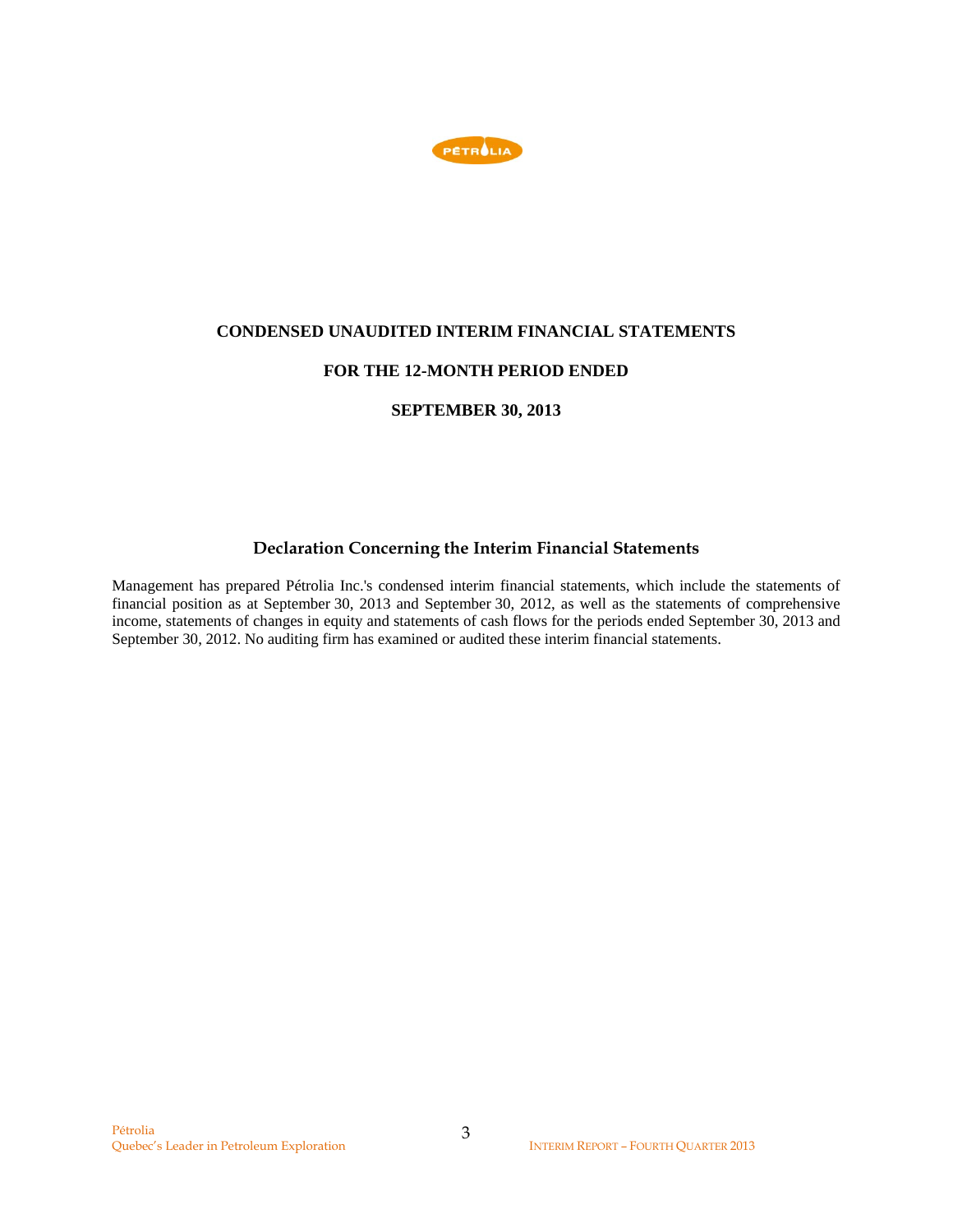

## **STATEMENTS OF FINANCIAL POSITION**

(Unaudited – in Canadian dollars)

|                                                                                                                      | As at September 30,<br>2013<br>\$ | As at September 30,<br>2012<br>\$ |
|----------------------------------------------------------------------------------------------------------------------|-----------------------------------|-----------------------------------|
|                                                                                                                      |                                   |                                   |
| <b>ASSETS</b><br><b>Current</b>                                                                                      |                                   |                                   |
| Cash and cash equivalents (Note 3)                                                                                   | 3,068,777                         | 10,242,262                        |
| Cash held for exploration (Note 3)                                                                                   | 1,404,150                         |                                   |
| Receivables (Note 4)                                                                                                 | 4,276,765                         | 5,086,302                         |
| Prepaid expenses                                                                                                     | 168,398                           | 113,074                           |
| Inventories                                                                                                          |                                   | 51,470                            |
| Investments (Note 5)                                                                                                 | 930,000                           | 1,080,000                         |
|                                                                                                                      | 9,848,090                         | 16,573,108                        |
| Non-current                                                                                                          |                                   |                                   |
| Deposit on exploration costs                                                                                         |                                   | 2,100,000                         |
| Property, plant and equipment (Note 6)<br>Exploration and evaluation assets (Note 7)                                 | 800,959<br>41,676,920             | 1,031,975<br>32,695,097           |
|                                                                                                                      |                                   |                                   |
|                                                                                                                      | 42,477,879                        | 35,827,072                        |
|                                                                                                                      | 52,325,969                        | 52,400,180                        |
| <b>LIABILITIES</b><br><b>Current</b><br>Trade and other payables (Note 8)<br>Provision for site restoration (Note 9) | 2,185,073                         | 3,027,306<br>98,000               |
|                                                                                                                      |                                   |                                   |
| Non-current                                                                                                          | 2,185,073                         | 3,125,306                         |
| Deferred lease inducements                                                                                           | 73,068                            | 100,469                           |
| Provision for site restoration (Note 9)                                                                              | 710,297                           | 287,938                           |
| Liability related to flow-through shares                                                                             | 329,670                           |                                   |
| Deferred tax liabilities                                                                                             | 393,181                           | 1,224,584                         |
|                                                                                                                      | 1,506,216                         | 1,612,991                         |
|                                                                                                                      | 3,691,289                         | 4,738,297                         |
|                                                                                                                      |                                   |                                   |
| <b>EQUITY</b>                                                                                                        |                                   |                                   |
| Share capital (Note 10)<br>Other components of equity                                                                | 54,462,709<br>4,308,118           | 51,378,040<br>3,026,923           |
| Deficit                                                                                                              | (10, 136, 147)                    | (6,743,080)                       |
|                                                                                                                      |                                   |                                   |
|                                                                                                                      | 48,634,680                        | 47,661,883                        |
|                                                                                                                      | 52,325,969                        | 52,400,180                        |

Contingencies (Note 13)

Supplementary notes are an integral part of the interim financial statements

On behalf of the Board

Director Director Director

(signed) *Myron Tétreault* (signed) *Charles Boulanger*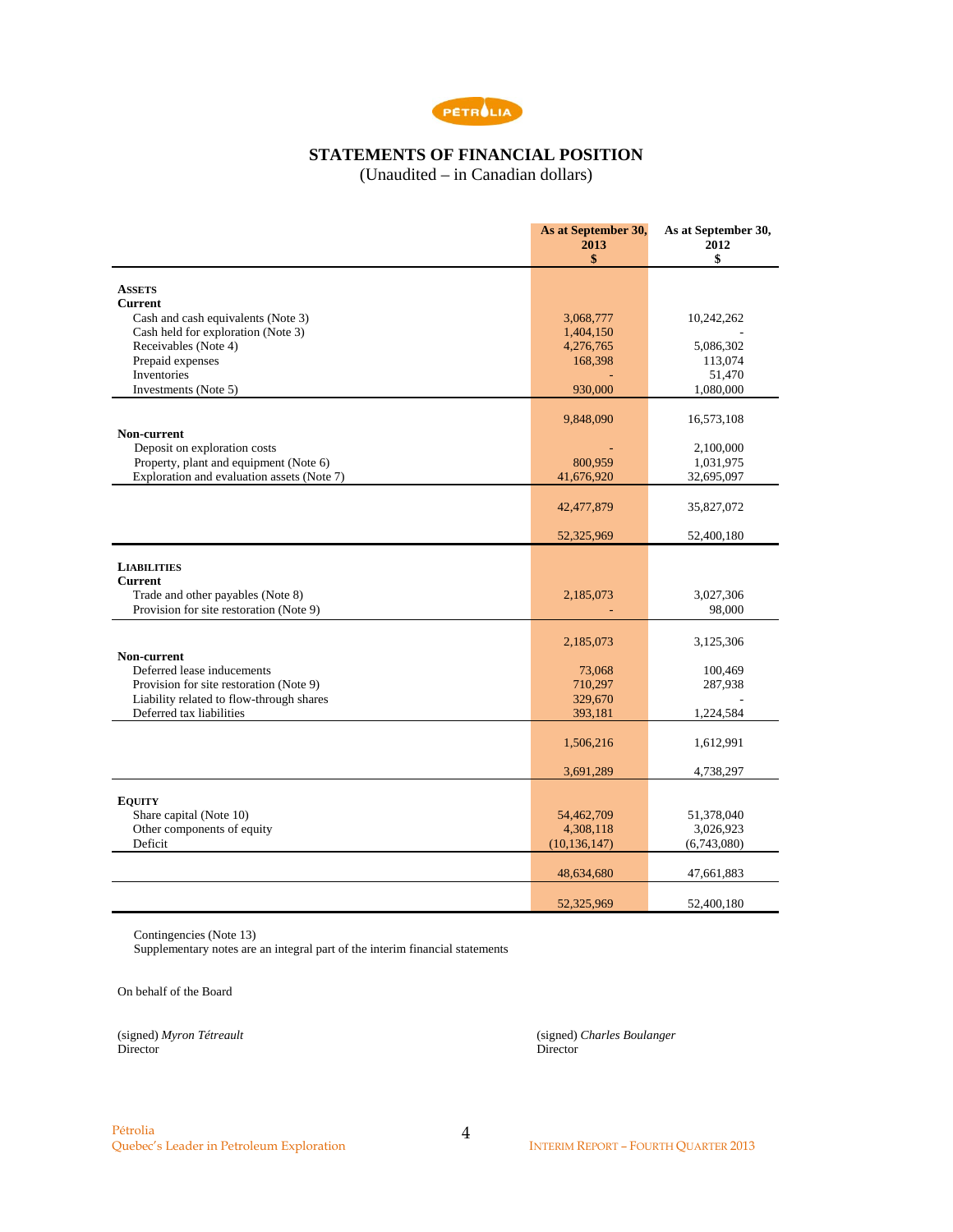

## **STATEMENTS OF COMPREHENSIVE INCOME**

(Unaudited – in Canadian dollars)

|                                                                                                                                                                                                              | For the 3 months ended<br>September 30, |                                    |                                 | For the 12 months ended<br>September 30, |  |
|--------------------------------------------------------------------------------------------------------------------------------------------------------------------------------------------------------------|-----------------------------------------|------------------------------------|---------------------------------|------------------------------------------|--|
|                                                                                                                                                                                                              | 2013<br>\$                              | 2012<br>\$                         | 2013<br>\$                      | 2012<br>\$                               |  |
| <b>INCOME</b>                                                                                                                                                                                                |                                         |                                    |                                 |                                          |  |
| Rental income                                                                                                                                                                                                | 2,994                                   | 3,025                              | 49,832                          | 12,156                                   |  |
| Project management                                                                                                                                                                                           | 3,247                                   | (282)                              | 12,054                          | 22,340                                   |  |
|                                                                                                                                                                                                              | 6,241                                   | 2,743                              | 61,886                          | 34,496                                   |  |
| Administrative expenses (Appendix A)<br>Operating expenses (Appendix B)<br>Financial income and expenses (Appendix C)<br>Write-off of exploration and evaluation assets<br>Gain (loss) on disposal of assets | 1,493,142<br>36,050                     | 896,865<br>(160, 190)<br>(76, 721) | 4,569,747<br>(38, 134)<br>3,576 | 3,622,835<br>(209, 667)<br>(494, 486)    |  |
| <b>INCOME (LOSS) BEFORE TAXES</b>                                                                                                                                                                            | (1,522,951)                             | (657,211)                          | (4,473,303)                     | (3,873,158)                              |  |
| Deferred tax expense                                                                                                                                                                                         | (317, 409)                              | (163,077)                          | (1,080,236)                     | (854, 125)                               |  |
| NET LOSS AND COMPREHENSIVE INCOME FOR THE PERIOD                                                                                                                                                             | (1,205,541)                             | (494, 134)                         | (3,393,067)                     | (3,019,033)                              |  |
| <b>NET LOSS PER SHARE</b><br><b>NET LOSS PER SHARE</b>                                                                                                                                                       | (0.014)<br>(0.014)                      | (0.008)<br>(0.008)                 | (0.047)<br>(0.047)              | (0.051)<br>(0.051)                       |  |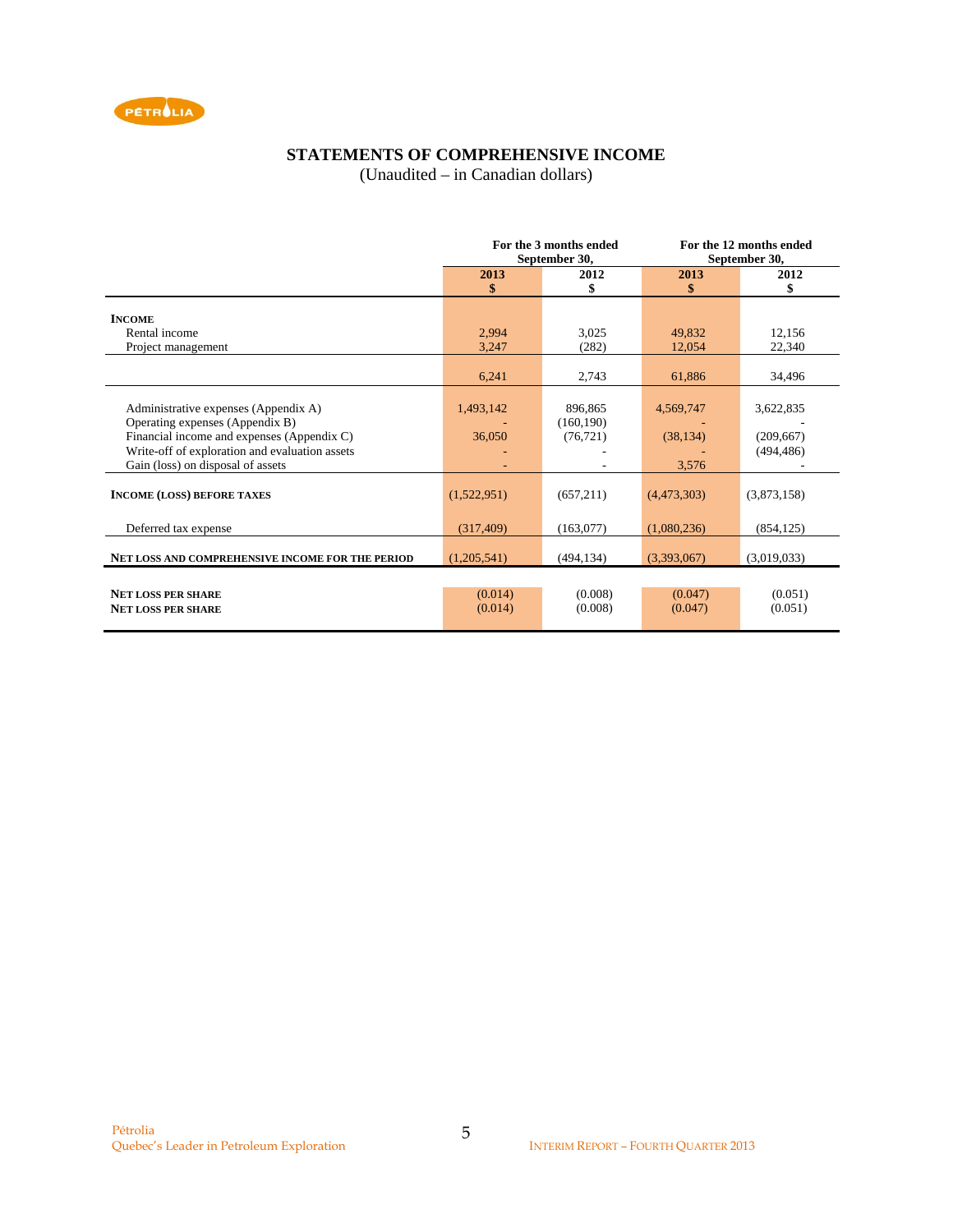

### **STATEMENTS OF CHANGES IN EQUITY**

(Unaudited – in Canadian dollars)

|                                                        | <b>Share</b><br>capital | Contributed<br>surplus | <b>Deficit</b> | <b>Total</b><br>equity |
|--------------------------------------------------------|-------------------------|------------------------|----------------|------------------------|
|                                                        | \$                      | \$                     | \$             | \$                     |
| <b>Balance</b> at<br>September 30, 2011                | 35,432,271              | 2,395,117              | (3,724,047)    | 34,103,341             |
| Warrants exercised                                     | 344,136                 |                        |                | 344,136                |
| Exercise of options                                    | 460,208                 | (181, 358)             |                | 278,850                |
| Shares issued                                          | 15,750,004              |                        |                | 15,750,004             |
| Share issuance costs                                   | (769,000)               |                        |                | (769,000)              |
| Future income taxes related to share<br>issuance costs | 160,421                 |                        |                | 160,421                |
| Broker compensation                                    |                         | 173,472                |                | 173,472                |
| Share-based payment                                    |                         | 639,692                |                | 639,692                |
| Net and comprehensive loss                             |                         |                        | (3,019,033)    | (3,019,033)            |
| <b>Balance at</b><br>September 30, 2012                | 51,378,040              | 3,026,923              | (6,743,080)    | 47,661,883             |
| Exercise of options                                    | 478,600                 | (194,200)              |                | 284,400                |
| Shares issued                                          | 2,974,107               |                        |                | 2,974,107              |
| Share issuance costs                                   | (368,038)               |                        |                | (368,038)              |
| Broker compensation                                    |                         | 5,724                  |                | 5,724                  |
| Share-based payment                                    |                         | 1,469,671              |                | 1,469,671              |
| Net and comprehensive loss                             |                         |                        | (3,393,067)    | (3,393,067)            |
| <b>Balance</b> at<br><b>September 30, 2013</b>         | 54,462,709              | 4,308,118              | (10, 136, 147) | 48,634,680             |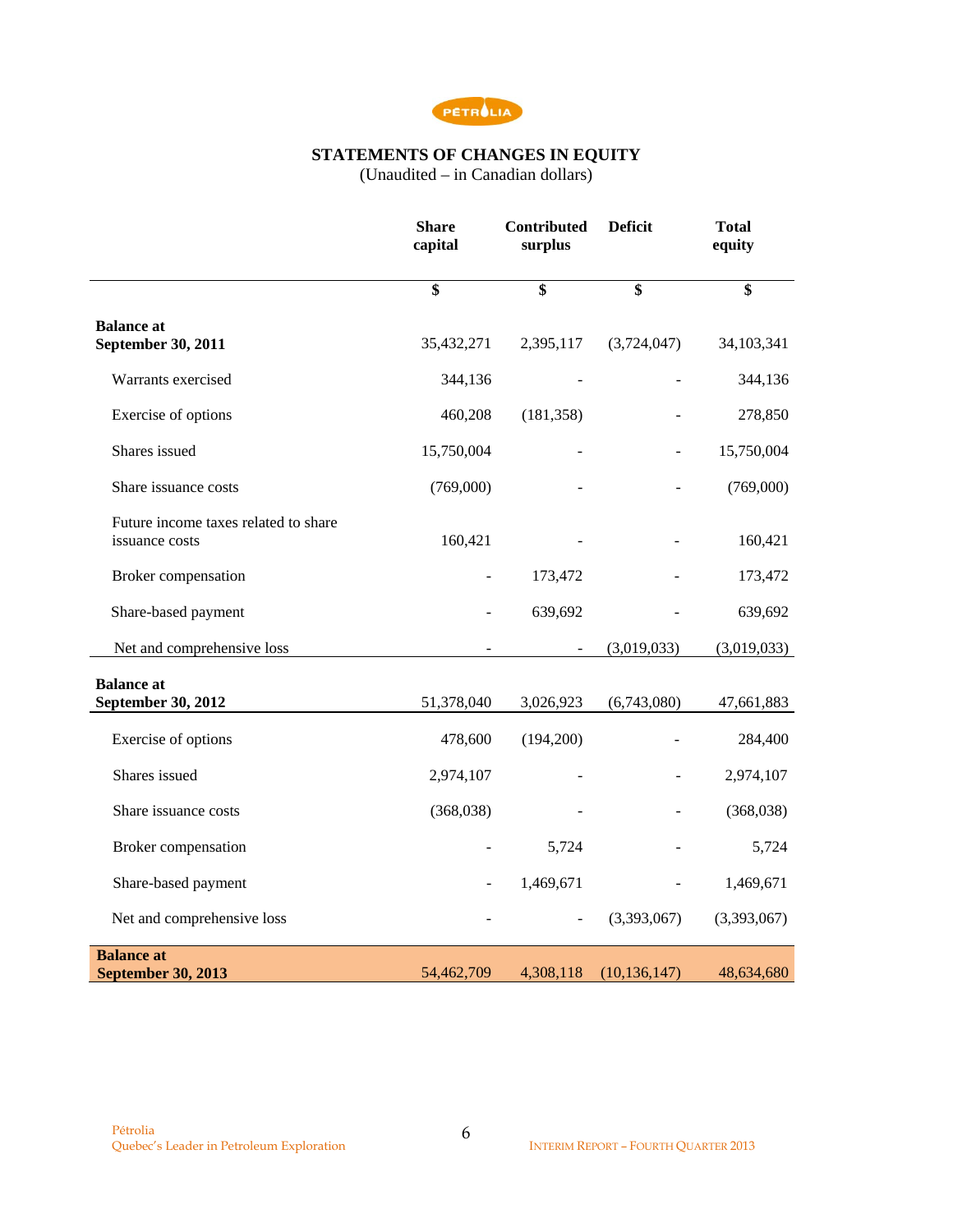

# **STATEMENTS OF CASH FLOWS**

(Unaudited – in Canadian dollars)

|                                                                  | For the 12 months ended |             |
|------------------------------------------------------------------|-------------------------|-------------|
|                                                                  | September 30,           |             |
|                                                                  | 2013<br>\$              | 2012<br>\$  |
|                                                                  |                         |             |
| <b>OPERATING ACTIVITIES</b>                                      |                         |             |
| Net loss                                                         | (3,393,067)             | (3,019,033) |
| Items not affecting cash:                                        |                         |             |
| Depreciation of property, plant and equipment                    | 261,421                 | 117,125     |
| Deferred tax expense                                             | (1,080,236)             | (854, 125)  |
| Share-based payment                                              | 1,307,620               | 506,709     |
| Depreciation of deferred rental incentives                       | (27, 401)               | (11,804)    |
| Write-off of exploration and evaluation assets                   |                         | 494,486     |
| Accretion expense                                                | 32,747                  | 12,268      |
|                                                                  | (2,898,916)             | (2,754,374) |
| Net change in non-cash working capital items:                    |                         |             |
| Receivables                                                      | 976,782                 | (1,002,632) |
| Prepaid expenses                                                 | (55, 324)               | 28,084      |
| Inventories                                                      | 51,470                  | 10,149      |
| Trade and other payables                                         | (261, 679)              | 446,690     |
|                                                                  | 711,249                 | (517,709)   |
| <b>FINANCING ACTIVITIES</b>                                      |                         |             |
| Issuance of shares                                               | 3,837,010               | 16,372,990  |
| Share issuance costs                                             | (362, 314)              | (595, 528)  |
| Increase in loans and borrowings                                 |                         |             |
| Repayment of bank debt                                           |                         | (2,243,310) |
|                                                                  | 3,474,696               | 13,534,152  |
| <b>INVESTING ACTIVITIES</b>                                      |                         |             |
| Acquisition of property, plant and equipment                     | (34,982)                | (380, 438)  |
| Acquisition of investments                                       |                         | (150,000)   |
| Disposal of investments                                          | 150,000                 |             |
| Disposal of property, plant and equipment                        | 4,576                   |             |
| Deposit on exploration costs                                     | 2,100,000               | (2,100,000) |
| Increase in exploration and evaluation assets, net of deductions | (9,275,958)             | (5,540,403) |
|                                                                  |                         |             |
|                                                                  | (7,056,364)             | (8,170,841) |
| <b>INCREASE (DECREASE) IN CASH AND CASH EQUIVALENTS</b>          | (5,769,335)             | 2,091,228   |
| CASH AND CASH EQUIVALENTS, BEGINNING OF PERIOD                   | 10,242,262              | 8,151,034   |
| CASH AND CASH EQUIVALENTS, END OF PERIOD                         | 4,472,927               | 10,242,262  |
| <b>CASH AND CASH EQUIVALENTS</b>                                 |                         |             |
| ARE MADE UP OF THE FOLLOWING:                                    |                         |             |
| Cash (bank overdraft)                                            | 2,018,597               | (1,872,572) |
| Guaranteed investment certificates (redeemable at any time)      | 2,454,330               | 4,254,331   |
| Money market fund                                                |                         | 7,860,503   |
|                                                                  | 4,472,927               | 10,242,262  |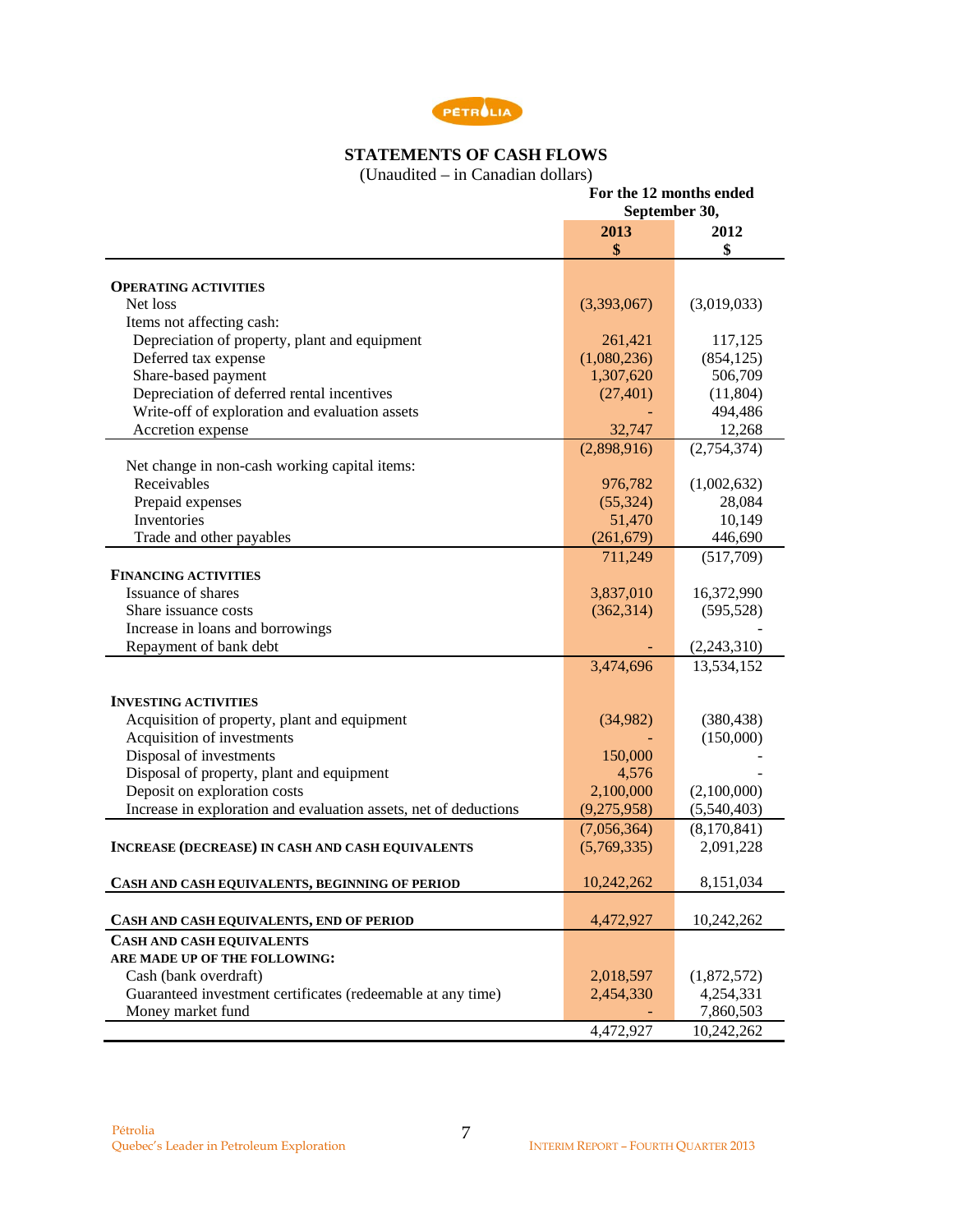### **1. CONDENSED INTERIM FINANCIAL INFORMATION**

The financial information as at September 30, 2013 and for the period ended September 30, 2013 is not audited. However, it is management's opinion that all adjustments required to give a faithful picture of the results for these periods have been included. The adjustments made were of a normal recurring nature. The interim operating results do not necessarily reflect the operating results anticipated for the full fiscal year.

## **2. BASIS FOR THE PREPARATION OF CONDENSED INTERIM FINANCIAL STATEMENTS**

These unaudited condensed interim financial statements were prepared in accordance IAS 34, "Interim Financial Reporting." The unaudited condensed interim financial statements should be read in conjunction with the annual financial statements for the fiscal year ended September 30, 2012, which were prepared in accordance with the IFRS published by the IASB. These financial statements were approved by the Board of Directors on November  $25<sup>th</sup>$ , 2013.

All amounts are expressed in Canadian dollars.

## **3. CASH AND CASH EQUIVALENTS**

Cash and cash equivalents include the following items:

|                                       | As at<br>September 30,<br>2013<br>\$ | As at<br>September 30,<br>2012<br>\$ |
|---------------------------------------|--------------------------------------|--------------------------------------|
|                                       |                                      |                                      |
| Cash (bank overdraft)                 | 2,018,597                            | (1,872,572)                          |
| Guaranteed investment certificates    | 2,454,330                            | 4,254,331                            |
| Money market fund                     | ۰                                    | 7,860,503                            |
|                                       | 4,472,927                            | 10,242,262                           |
| Less: cash held for exploration $(1)$ | (1,404,150)                          |                                      |
| Cash and cash equivalents             | 3,068,777                            | 10,242,262                           |

(1) Cash held for exploration represents proceeds from financing not yet incurred related to flow-through shares. According to restrictions imposed under financing arrangements, the Company must allocate these funds to the exploration of oil and natural gas properties.

On September 30, 2013, cash and cash equivalents included guaranteed investment certificates bearing interest between 1.04% and 1.30% (1.75% and 2.4% on September 30, 2012), expiring on December 22, 2013, May 8, 2014, and July 12, 2014. These instruments are cashable at any time without penalty.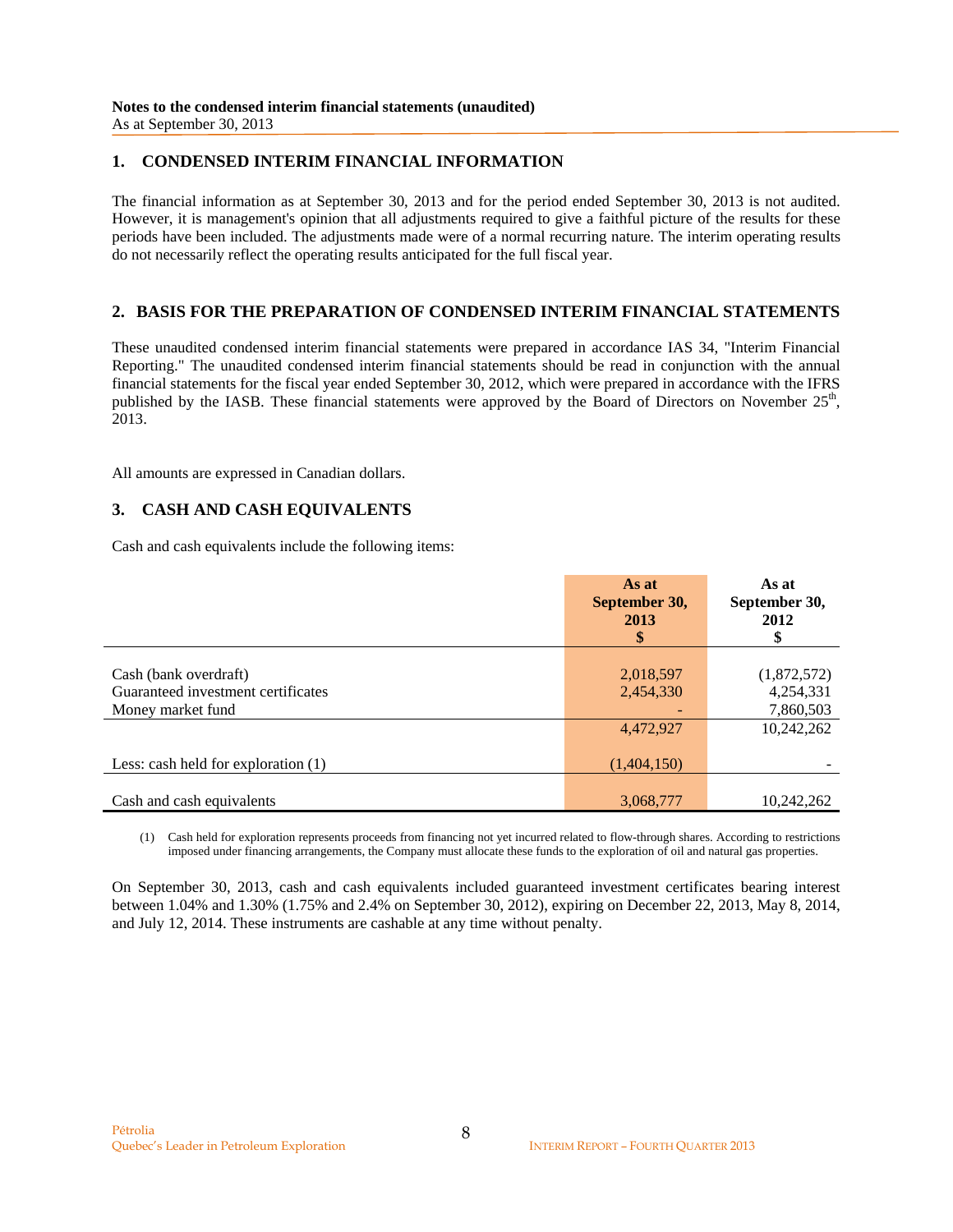## **4. RECEIVABLES**

|                        | 2013      | As at September 30, As at September 30,<br>2012 |
|------------------------|-----------|-------------------------------------------------|
|                        |           |                                                 |
|                        |           |                                                 |
| Partner                | 199,634   | 510,256                                         |
| Consumer tax credits   | 136,133   | 1,056,880                                       |
| Tax credits receivable | 3,833,513 | 3,408,957                                       |
| Interest receivable    | 24,828    | 94,949                                          |
| Other                  | 82,657    | 15,260                                          |
|                        |           |                                                 |
|                        | 4,276,765 | 5,086,302                                       |

Tax credits relate to claims that have not yet been examined by tax authorities.

All amounts show short-term maturities. Their net carrying value corresponds to a reasonable approximation of their fair value.

## **5. INVESTMENTS**

|                                                                                                | As at September 30,<br>2013<br>\$ | As at September 30,<br>2012 |
|------------------------------------------------------------------------------------------------|-----------------------------------|-----------------------------|
| Guaranteed investment certificate, 1.252%, cashable at any time and<br>expiring December 2013. | 930,000                           | 1,080,000                   |
|                                                                                                | 930,000                           | 1,080,000                   |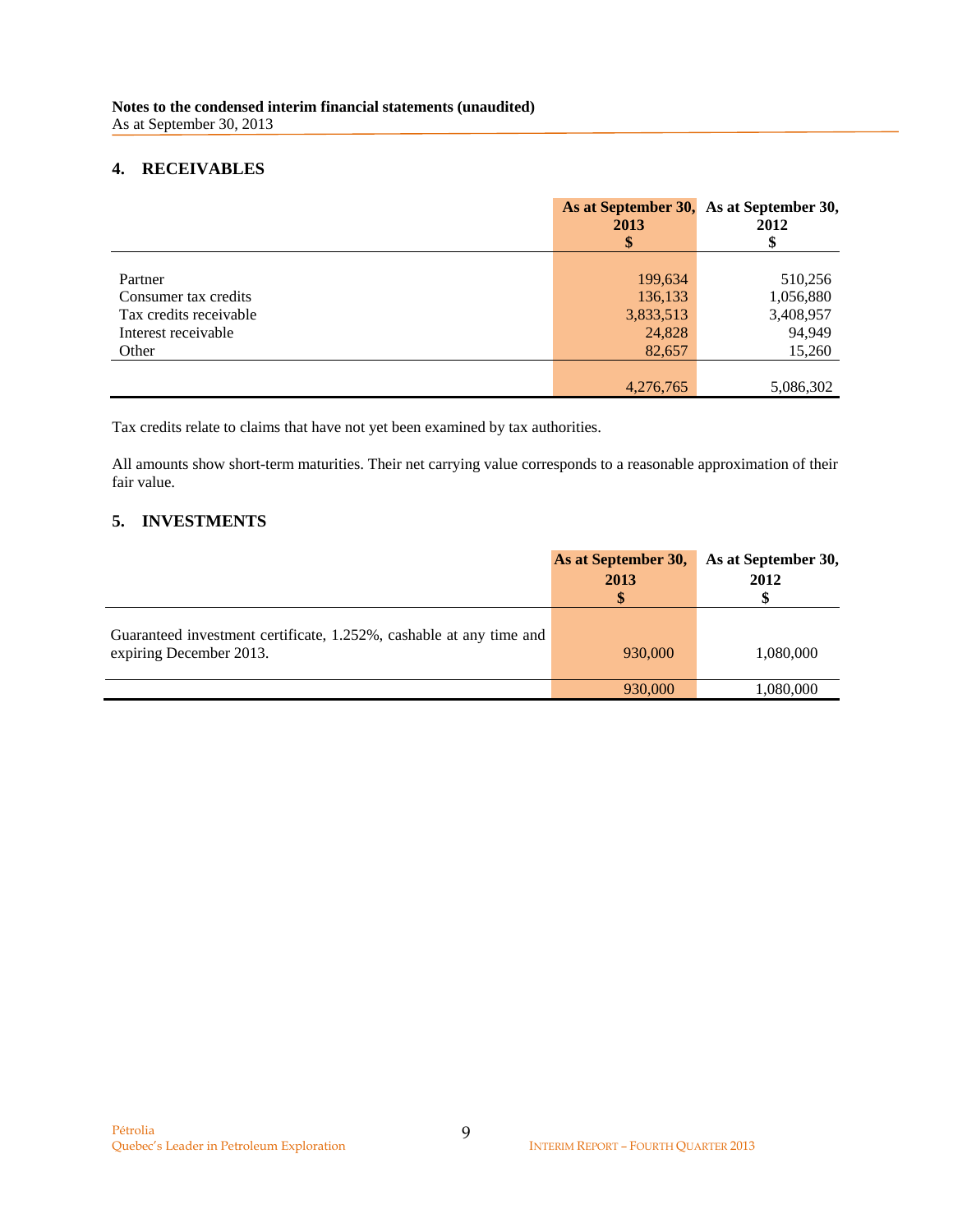## **6. PROPERTY, PLANT AND EQUIPMENT**

|                                     | Leasehold<br>improvements | Office<br>equipment | Rolling<br>stock | Reservoirs<br>and<br>construction<br>facilities | <b>Sites</b>             | Total     |
|-------------------------------------|---------------------------|---------------------|------------------|-------------------------------------------------|--------------------------|-----------|
|                                     | \$                        | \$                  | \$               | \$                                              | \$                       | \$        |
| Cost                                |                           |                     |                  |                                                 |                          |           |
| Balance as at October 1, 2012       | 577,483                   | 294,443             | 244,486          | 434,516                                         | 75,434                   | 1,626,362 |
| Additions                           |                           | 2,870               |                  | 74,472                                          |                          | 77,342    |
| Disposal                            |                           |                     | 46,935           |                                                 |                          | 46,935    |
| Balance as at September 30, 2013    | 577.483                   | 297.313             | 197.551          | 508,988                                         | 75.434                   | 1,656,769 |
| <b>Accumulated depreciation</b>     |                           |                     |                  |                                                 |                          |           |
| Balance as at October 1, 2012       | 224,947                   | 139,817             | 182,833          | 46,794                                          | $\overline{\phantom{a}}$ | 594,390   |
| Retirement                          |                           |                     | 42,358           |                                                 | ٠                        | 42,358    |
| Depreciation                        | 158,031                   | 36,602              | 17,204           | 91,940                                          | $\overline{\phantom{a}}$ | 303,778   |
| Balance as at September 30, 2013    | 382,978                   | 176,419             | 157,679          | 138,734                                         | $\overline{\phantom{a}}$ | 855,810   |
| Book value as at September 30, 2013 | 194,505                   | 120,894             | 39,872           | 370,254                                         | 75,434                   | 800,959   |

|                                     | Leasehold<br>improvements | Office<br>equipment | Rolling<br>stock | Reservoirs<br>and<br>construction<br>facilities | <b>Sites</b> | Total     |
|-------------------------------------|---------------------------|---------------------|------------------|-------------------------------------------------|--------------|-----------|
|                                     |                           | \$                  | \$               | \$                                              | \$           |           |
| Cost                                |                           |                     |                  |                                                 |              |           |
| Balance as at October 1, 2011       | 565,179                   | 266,809             | 236,187          | 115,739                                         | 75,434       | 1,259,348 |
| <b>Additions</b>                    | 12,305                    | 27,635              | 8,300            | 318,777                                         |              | 367,017   |
| Disposal                            |                           |                     |                  |                                                 |              |           |
| Balance as at September 30, 2012    | 577,484                   | 294.444             | 244,487          | 434.516                                         | 75.434       | 1,626,365 |
| <b>Accumulated depreciation</b>     |                           |                     |                  |                                                 |              |           |
| Balance as at October 1, 2011       | 65,807                    | 96,046              | 157,594          | 8,122                                           |              | 327,569   |
| Retirement                          |                           |                     |                  |                                                 | ٠            |           |
| Depreciation                        | 159,140                   | 43,771              | 25,238           | 38,672                                          | ٠            | 266,821   |
| Balance as at September 30, 2012    | 224,947                   | 139,817             | 182,832          | 46,794                                          | ٠            | 594,390   |
| Book value as at September 30, 2012 | 352,537                   | 154,627             | 61,656           | 387,722                                         | 75,434       | 1,031,975 |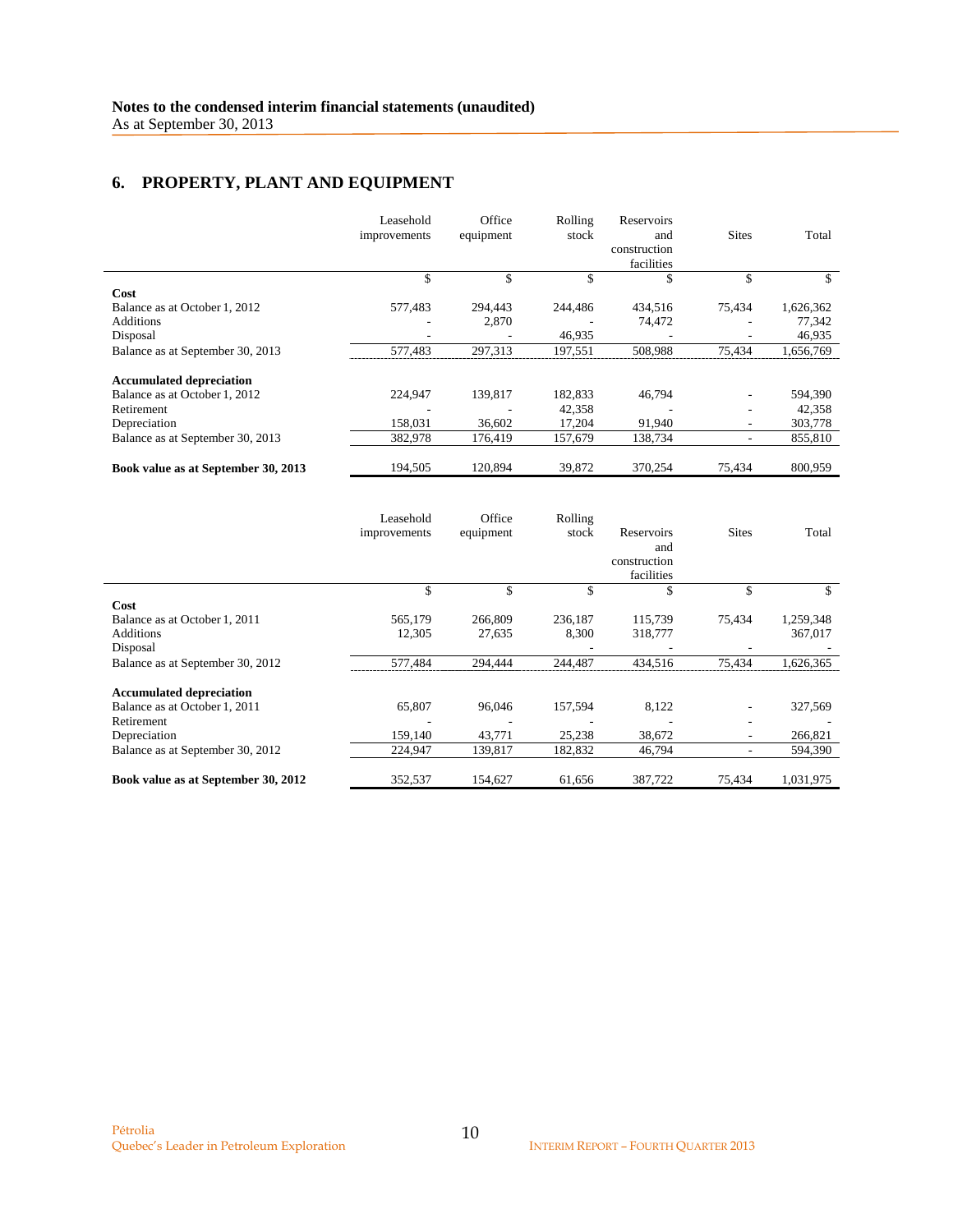## **7. EXPLORATION AND EVALUATION ASSETS**

#### **Oil and gas properties**

|                                      | September 30,<br>2012 | <b>Write-off</b> | <b>Additions</b> | September 30,<br>2013 |
|--------------------------------------|-----------------------|------------------|------------------|-----------------------|
|                                      |                       |                  |                  |                       |
| <b>Ouebec</b>                        |                       |                  |                  |                       |
| Anticosti <sup>1</sup>               | 340,875               |                  | 7,745            | 348,620               |
| Gastonguay                           | 690,300               | -                |                  | 690,300               |
| Matapédia                            |                       |                  | 168,717          | 168,717               |
| Gaspésia – Edgar – Marcel – Tremblay | 426,950               |                  |                  | 426,950               |
| Gaspé $1$                            | 3.290.457             |                  | 167,698          | 3,458,155             |
| <b>New Brunswick</b>                 |                       |                  |                  |                       |
| Dalhousie                            | 139,526               |                  |                  | 139,526               |
|                                      |                       |                  |                  |                       |
| Oil and gas property totals          | 4,888,108             |                  | 344,160          | 5,232,268             |
|                                      |                       |                  |                  |                       |

#### **Exploration expenses**

|                                         | September 30, |                          |                  | September 30, |
|-----------------------------------------|---------------|--------------------------|------------------|---------------|
|                                         | 2012          | Write-off                | <b>Additions</b> | 2013          |
|                                         | \$            | \$                       | \$               | \$            |
| <b>Ouebec</b>                           |               |                          |                  |               |
| Anticosti                               | 7,466,997     |                          | 1,576,312        | 9,043,309     |
| Gastonguay                              | 75,037        |                          | 236              | 75,273        |
| Gaspésia – Edgar – Marcel – Tremblay    | 3,770,234     |                          | 16,992           | 3,787,226     |
| Matapédia                               |               |                          | 369,315          | 369,315       |
| Gaspé                                   | 2,662,493     |                          | 142,881          | 2,805,374     |
| Bourque project                         | 11,168,542    |                          | 10,438,267       | 21,606,809    |
| Haldimand project                       | 13,343,595    |                          | 2,693,741        | 16,037,336    |
| Tar Point 1 project                     | 5,284,223     |                          | 11,735           | 5,295,958     |
| <b>New Brunswick</b>                    |               |                          |                  |               |
| Dalhousie                               | 861,716       |                          | 489              | 862,205       |
|                                         | 44,632,837    |                          | 15,249,968       | 59,882,805    |
|                                         |               |                          |                  |               |
| Less:                                   |               |                          |                  |               |
| Exploration subsidies and               |               |                          |                  |               |
| partner contributions:                  |               |                          |                  |               |
| Anticosti                               | 3,012,402     |                          | 842,762          | 3,855,164     |
| Gastonguay                              | 18,909        |                          | 72               | 18,981        |
| Gaspésia – Edgar – Marcel – Tremblay    | 423,091       |                          | 5,623            | 428,714       |
| Matapédia                               |               |                          | 329,135          | 329,135       |
| Gaspé                                   | 644.933       |                          | 45,179           | 690,112       |
| Bourque project                         | 5,684,276     |                          | 3,209,112        | 8,893,388     |
| Haldimand project                       | 5,699,488     |                          | 2,128,948        | 7,828,436     |
| Tar Point 1 project                     | 1,089,615     |                          | 1,870            | 1,091,485     |
| Dalhousie                               | 6,922         |                          |                  | 6,922         |
|                                         | 16,579,636    | $\overline{\phantom{a}}$ | 6,562,701        | 23,142,337    |
|                                         |               |                          |                  |               |
| Income from evaluation of oil reserves: |               |                          |                  |               |
| Gaspé                                   |               |                          |                  |               |
| Haldimand project                       | 246,212       |                          | 49,604           | 295,816       |
| Total exploration expenses              | 27,806,989    |                          | 8,637,661        | 36,444,652    |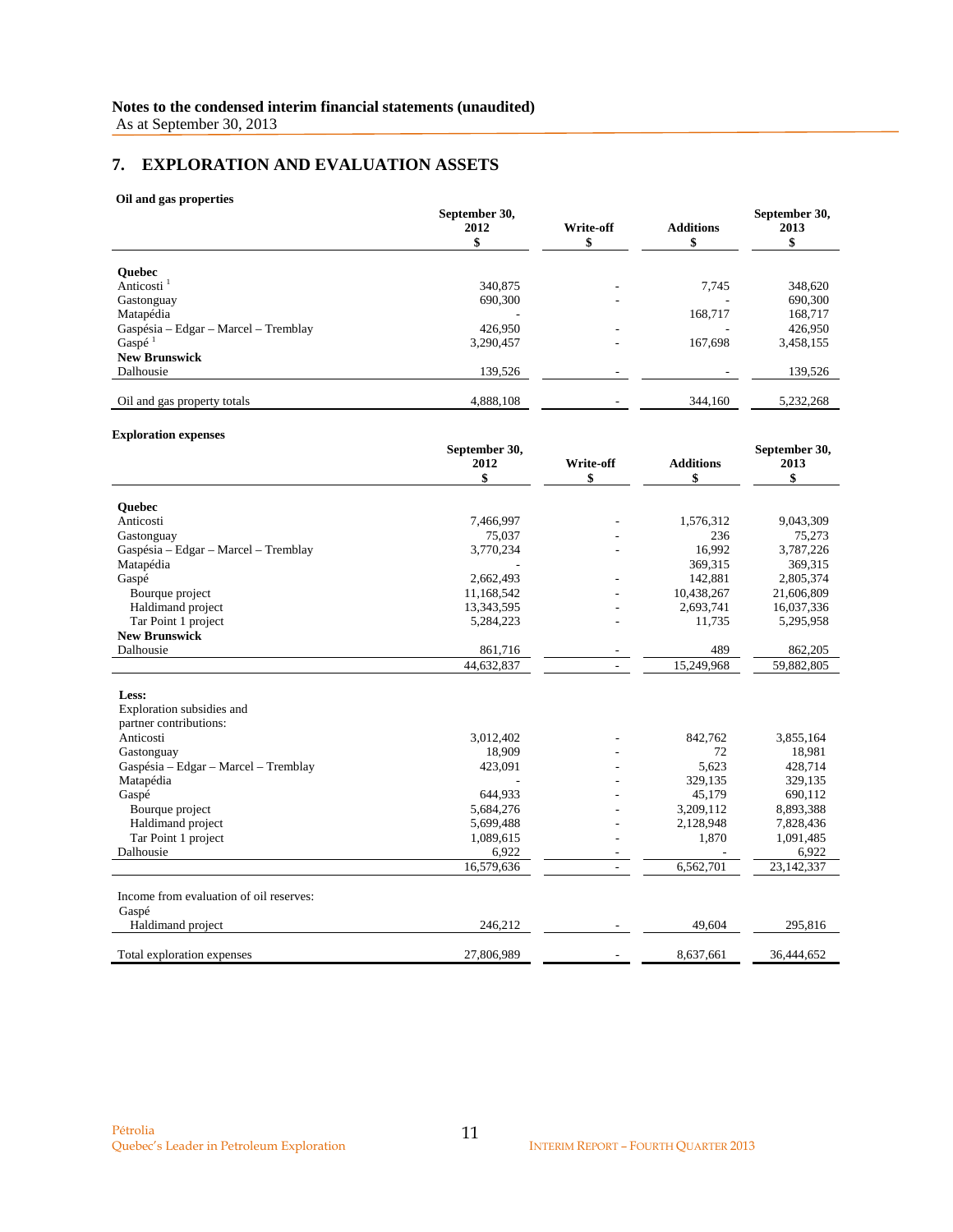## **Notes to the condensed interim financial statements (unaudited)**

As at September 30, 2013

| Summary as at September 30, 2013  | September 30,<br>2012 | Write-off | <b>Additions</b> | September 30,<br>2013 |
|-----------------------------------|-----------------------|-----------|------------------|-----------------------|
| Properties                        | 4,888,108             | ۰         | 344,160          | 5,232,268             |
| <b>Exploration</b> expenses       | 27,806,989            |           | 8,637,661        | 36,444,652            |
| Exploration and evaluation assets | 32,695,097            | -         | 8,981,821        | 41,676,920            |

(1) Properties with the reference (1) are subject to royalties should they become productive. To date, the Company has satisfied all required obligations and lists only its future or potential obligations and special transactions of the year below.

#### **Gaspé properties**

In May 2008, Pétrolia acquired a 100% interest in a 6,043-km<sup>2</sup> surface area of these properties (excluding the Haldimand property), subject to a royalty of 0.5% to 2.5% on the future production of hydrocarbons. In June 2010, the Company carried out an asset exchange, increasing its interest to 100% in all Gaspé leases, a 150-km<sup>2</sup> territory, with the exception of a 9-km<sup>2</sup> zone in which it holds a 64% interest (Haldimand property). On December 20, 2010, the Company signed definitive agreements for the sale of 50% of its interests in the Haldimand discovery as well as in 13 leases surrounding this discovery to Québénergie Inc. (subsidiary of Investcan) for the sum of \$15,190,000. A sum of \$6,690,000 was paid in cash and \$8,500,000 in exploration work was to be paid by Québénergie Inc. according to the original agreement.

#### **Haldimand property**

On December 20, 2011, Pétrolia and Québénergie paid \$3.1 million to buy all of Junex's interests in this deposit. The agreement releases Junex from the production penalties to which it was exposed by failing to participate in recent work on the properties. Following this transaction, Pétrolia and Québénergie now own an equal share in the deposit and surrounding properties.

#### **Bourque property**

In May 2012, Pétrolia made a private placement totalling \$15.75M, with most of the funds used for the drilling of two wells on the Bourque property. The Company is currently developing a work program for the purpose of identifying the production characteristics of the Forillon Formation.

#### **Anticosti property**

The Company acquired all of Hydro-Québec's rights on Anticosti Island in return for an overriding royalty on future oil production. Under this agreement, Pétrolia shares a 25% interest with Corridor Resources Inc. in six licences and 50% in 29 exploration licences on the island and acts as an operator for most of them. In June 2010, the Company participated in the drilling of three exploration wells and extracted a core sample to evaluate the Macasty Formation's potential as a source rock oil reservoir. Once its obtains the results of the core sample analysis, the Company plans to undertake development work in order to better estimate the oil potential of Anticosti Island. Pétrolia grants to Hydro-Québec a priority fee on the possible oil production. This fee is equal to 1% on the first 3 million barrels of oil produced, 2% on the portion between 3 and 10 million barrels of oil produced and 3% on the portion which exceeds 10 million barrels produced.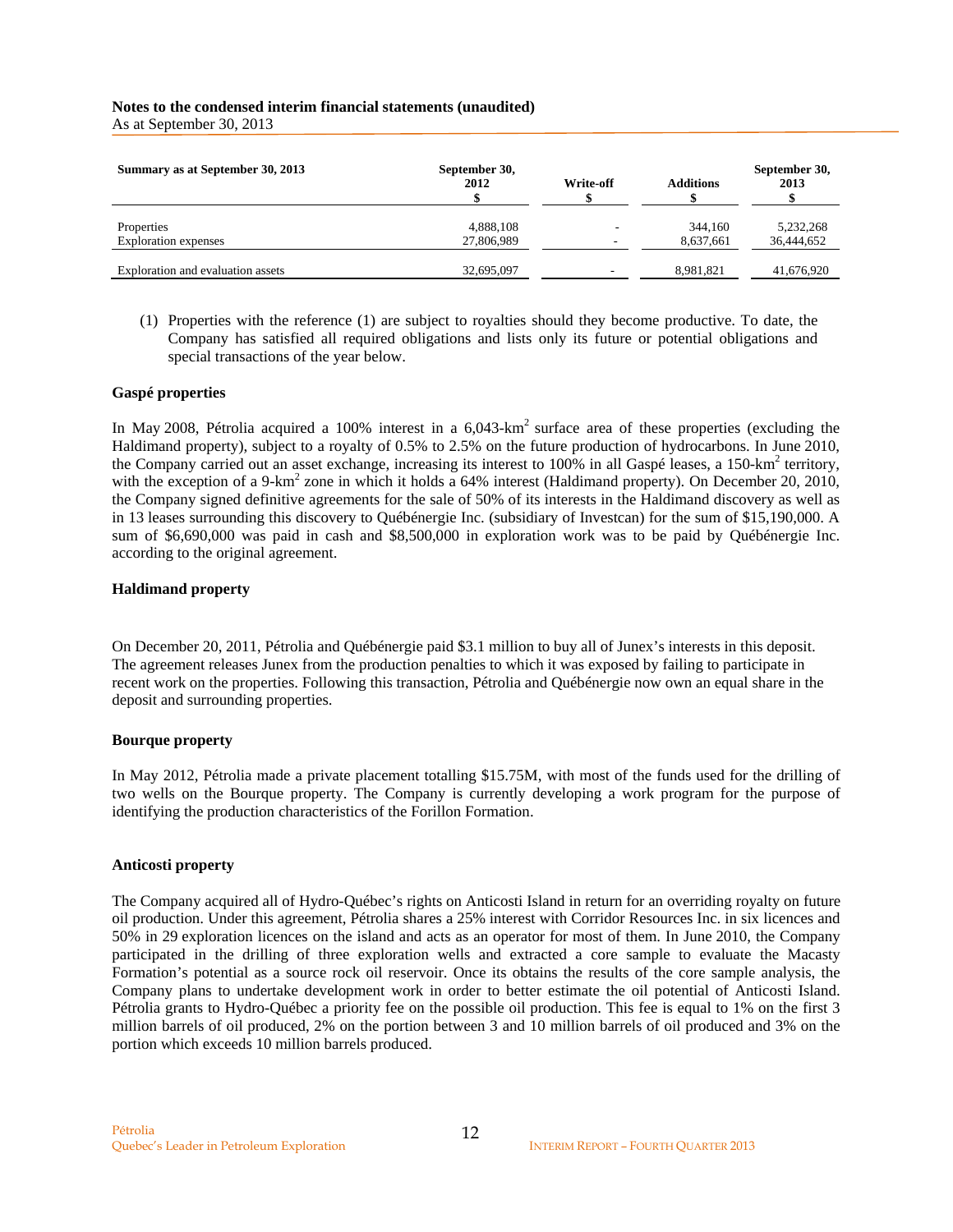### **8. TRADE AND OTHER PAYABLES**

|                                            | As at<br>September 30,<br>2013 | As at<br>September 30,<br>2012 |
|--------------------------------------------|--------------------------------|--------------------------------|
|                                            | \$                             | \$                             |
| Payables and accrued liabilities           | 1,584,226                      | 2,449,192                      |
| Salaries, vacation pay and directors' fees | 368,347                        | 270,614                        |
| Security deposits from partners            | 232,500                        | 307,500                        |
|                                            |                                |                                |
|                                            | 2,185,073                      | 3,027,306                      |

## **9. PROVISION FOR SITE RESTORATION**

Management calculates the total provisions for future site restoration based on the estimated cost to abandon and reclaim its net ownership interest in all wells and facilities and the estimated timing of the costs to be incurred in future periods.

At September 30, 2013, the future estimated total required to settle obligations related to site restoration, indexed at 3.5%, was \$710,297. The total future amount was discounted using the weighted average rate of 5.25%, according to a payment schedule ranging from 1 to 30 years. The total undiscounted amount of the estimated cash flow required to settle this obligation is \$827,500.

The following table presents the reconciliation of the provision for site restoration:

|                                                                                               | As at<br>September 30,<br>2013 | As at<br>September 30,<br>2012          |
|-----------------------------------------------------------------------------------------------|--------------------------------|-----------------------------------------|
|                                                                                               | \$                             | \$                                      |
| Balance, beginning of period<br>Liabilities incurred<br>Accretion expense<br>Amount used      | 385,938<br>291,612<br>32,747   | 369,178<br>41,992<br>12,268<br>(37,500) |
| Balance, end of period<br>Portion of liability to be settled during the following fiscal year | 710,297                        | 385,938<br>98,000                       |
|                                                                                               | 710,297                        | 287,938                                 |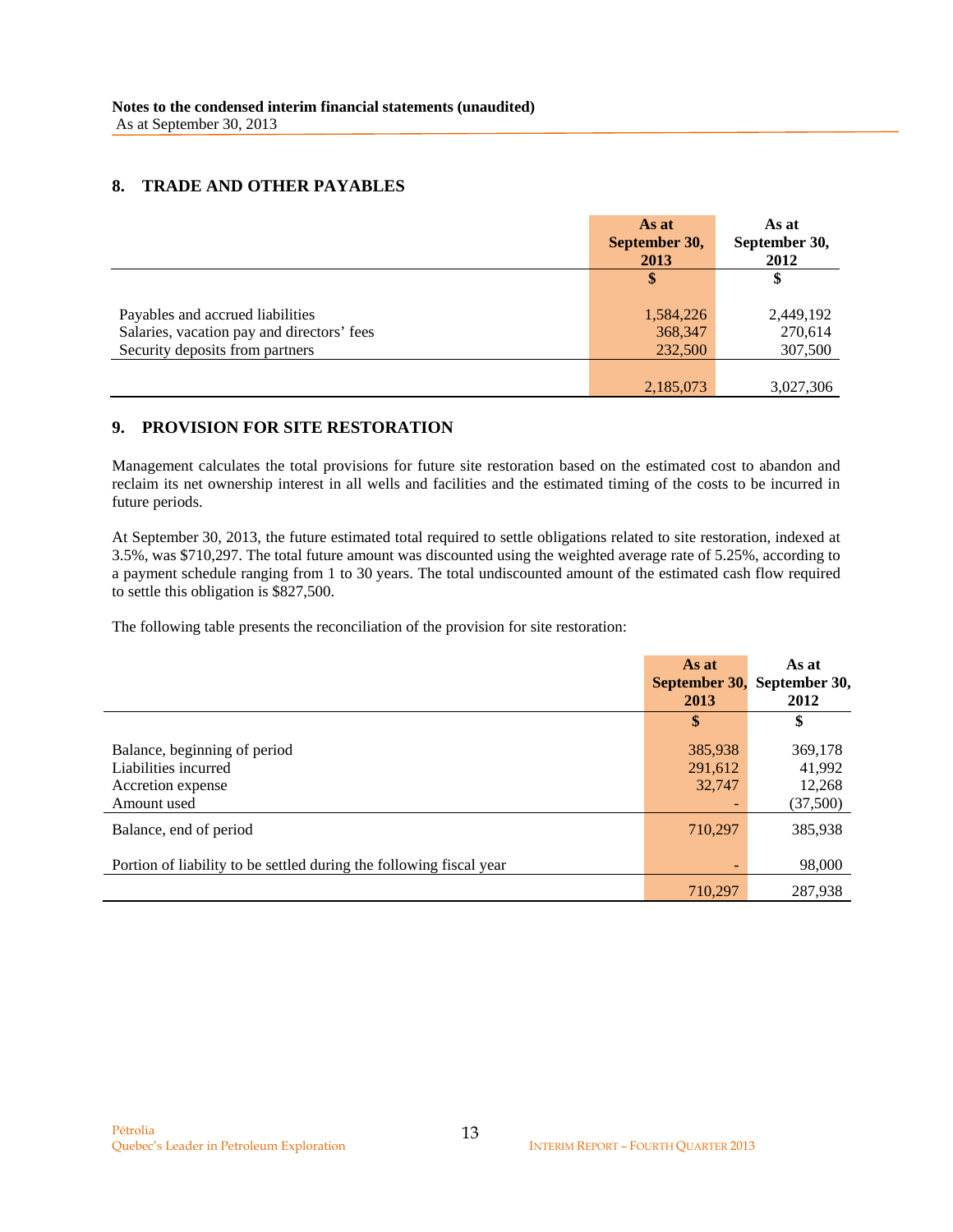## **10. SHARE CAPITAL**

#### **Authorized**

Unlimited number of common, participating, voting shares without par value.

| <b>Issued:</b>               | 12 months<br>ended September 30,<br>2013 |            |                     | <b>Fiscal year</b><br>ended September 30, 2012 |  |
|------------------------------|------------------------------------------|------------|---------------------|------------------------------------------------|--|
|                              |                                          |            |                     |                                                |  |
|                              | Number of<br>shares                      | Amount     | Number of<br>shares | Amount                                         |  |
|                              |                                          | \$.        |                     | \$                                             |  |
| Balance, beginning of period | 66,585,750                               | 51,378,040 | 54,579,477          | 35,432,271                                     |  |
| Shares issued:               |                                          |            |                     |                                                |  |
| Shares issued                | 3,606,622                                | 2,974,107  | 11,091,552          | 15,750,004                                     |  |
| Warrants exercised           |                                          |            | 264,721             | 344,136                                        |  |
| Exercise of share options    | 460,000                                  | 478,600    | 650,000             | 460,208                                        |  |
| <b>Future taxes</b>          |                                          |            |                     | 160,421                                        |  |
| Share issuance costs         |                                          | (368,038)  |                     | (769,000)                                      |  |
| Balance, end of period       | 70,652,372                               | 54,462,709 | 66,585,750          | 51,378,040                                     |  |

### **Warrants**

Outstanding warrants allow holders to subscribe to an equivalent number of common shares as follows:

|                              | 12 months<br>ended September 30,<br>2013 |              | <b>Fiscal year</b><br>ended September 30,<br>2012 |                     |
|------------------------------|------------------------------------------|--------------|---------------------------------------------------|---------------------|
|                              | Weighted<br>average                      |              |                                                   | Weighted<br>average |
|                              | Number of                                | exercise     | Number of                                         | exercise            |
|                              | warrants                                 | price        | warrants                                          | price               |
|                              |                                          | $\mathbb{S}$ |                                                   | <sup>\$</sup>       |
| Balance, beginning of period | 5,788,734                                | 1.76         | 264,721                                           | 1.30                |
| Granted                      | 863,126                                  | 0.97         | 5,788,734                                         | 1.76                |
| Exercised                    | $\overline{\phantom{a}}$                 | ۰            | (264, 721)                                        | (1.30)              |
| Expired                      |                                          | ٠            |                                                   |                     |
| Balance, end of period       | 6,651,860                                | 1.66         | 5,788,734                                         | 1.76                |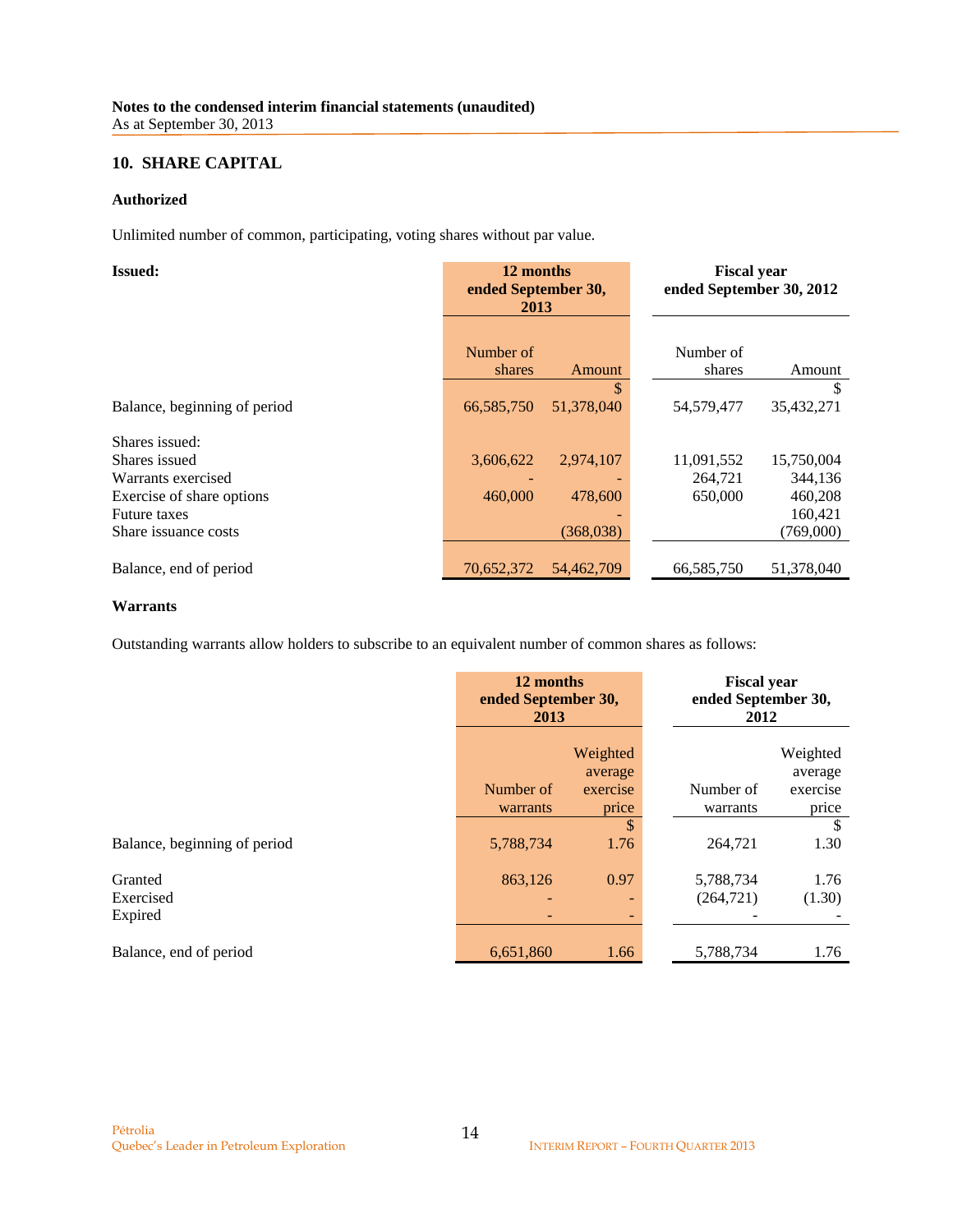The number of outstanding warrants that can be exercised for an equivalent number of common shares is established as follows:

|                    | 12 months<br>ended September 30,<br>2013 |                   | <b>Fiscal year</b><br>ended September 30,<br>2012 |                   |
|--------------------|------------------------------------------|-------------------|---------------------------------------------------|-------------------|
| Expiry date        | Number of<br>warrants                    | Exercise<br>price | Number of<br>warrants                             | Exercise<br>price |
|                    |                                          | \$                |                                                   | \$                |
| May 14, 2014       | 242,958                                  | 1.42              | 242,958                                           | 1.42              |
| September 25, 2014 | 48,840                                   | 1.15              |                                                   |                   |
| May 15, 2015       | 5,545,776                                | 1.78              | 5,545,776                                         | 1.78              |
| July 10, 2015      | 100,000                                  | 0.70              |                                                   |                   |
| July 10, 2016      | 714,286                                  | 1.00              |                                                   |                   |

### **11. EMPLOYEE REMUNERATION**

#### **Employee benefits expense**

Expenses recognized for employee benefits are analyzed below:

|                                                                 | As at         | As at         |
|-----------------------------------------------------------------|---------------|---------------|
|                                                                 | September 30, | September 30, |
|                                                                 | 2013          | 2012          |
|                                                                 |               |               |
| Salaries and benefits                                           | 2,508,931     | 2,223,643     |
| Share-based payments                                            | 1,469,671     | 639,692       |
|                                                                 | 3,978,602     | 2,863,335     |
|                                                                 |               |               |
| Less: salaries capitalized in exploration and evaluation assets | 1,247,174     | 1,276,431     |
|                                                                 |               |               |
| Employee benefits expense                                       | 2,731,428     | 1,586,904     |

#### **Share-based payment**

The Company has a share option plan that allows it to grant a maximum of 10% of the number of shares outstanding to its directors, officers, key employees and suppliers on a continuous basis. The exercise price of each option equals the market price or discounted market price of the underlying share on the day prior to the grant of the option. All options must be exercised no later than five years after the date of the grant. The options granted to directors vest immediately and over a period of three years for other participants.

All share-based employee remuneration will be settled in equity. The Company has no legal or constructive obligation to repurchase or settle the options.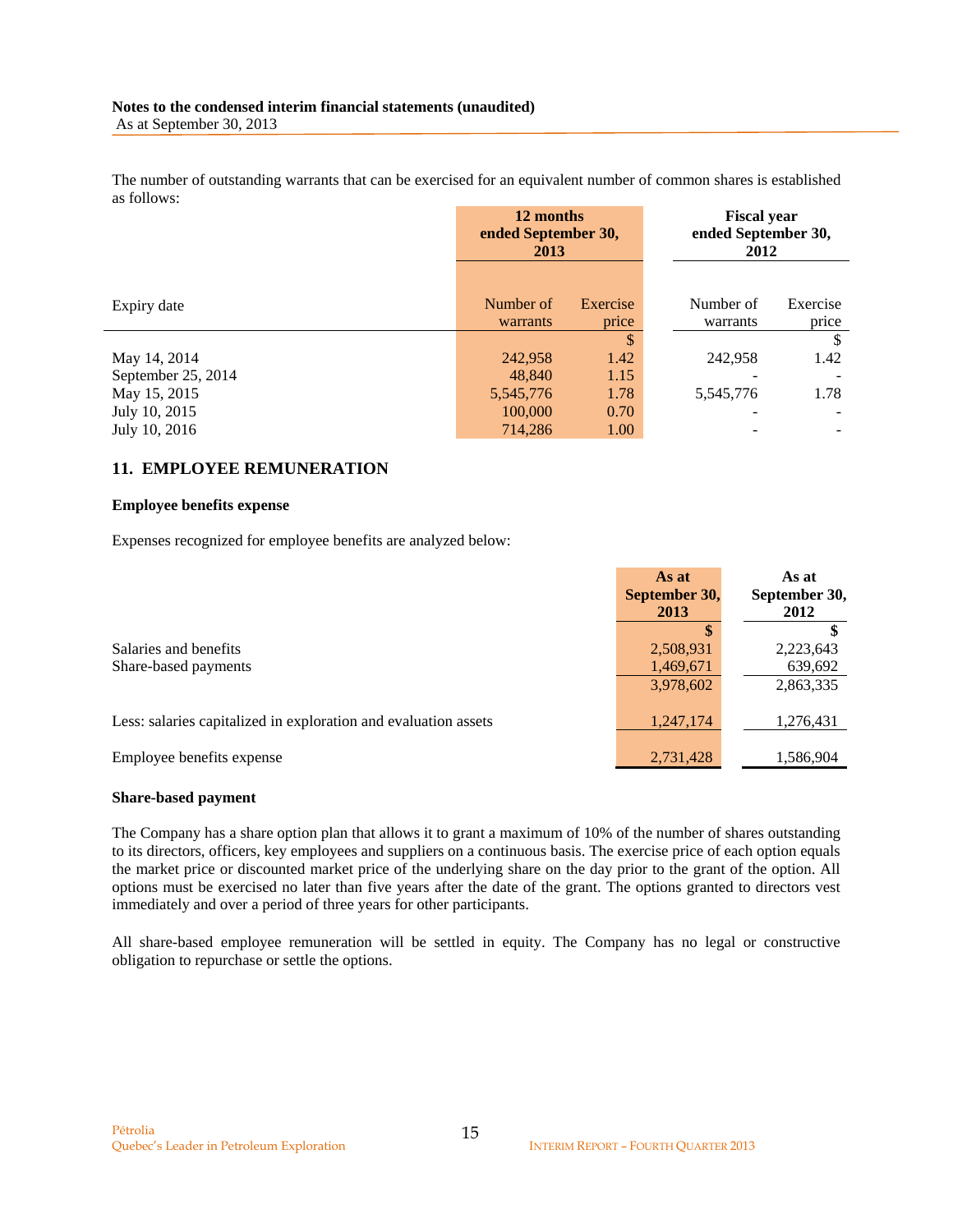## **Notes to the condensed interim financial statements (unaudited)**

As at September 30, 2013

Share options and weighted average prices are as follows for the reporting periods presented:

|                                        | 12 months<br>ended September 30,<br>2013 |                   | <b>Fiscal year</b><br>ended September 30,<br>2012 |                     |
|----------------------------------------|------------------------------------------|-------------------|---------------------------------------------------|---------------------|
|                                        | Weighted<br>average                      |                   |                                                   | Weighted<br>average |
|                                        | Number of<br>options                     | exercise<br>price | Number<br>of options                              | exercise<br>price   |
|                                        |                                          | \$                |                                                   | \$                  |
| Outstanding at the beginning of period | 3,706,000                                | 1.16              | 3,276,250                                         | 0.84                |
| Granted                                | 3,020,000                                | 1.00              | 1,341,000                                         | 1.52                |
| Exercised                              | (460,000)                                | 0.62              | (650,000)                                         | 0.43                |
| Expired                                | (393,500)                                | 1.30              | (261, 250)                                        | 0.82                |
| Outstanding at end of period           | 5,872,500                                | 1.12              | 3,706,000                                         | 1.16                |
| Exercisable                            | 3,456,250                                | 1.12              | 2,221,500                                         | 1.09                |

The following table reflects share options issued and outstanding at September 30, 2013:

| <b>Options outstanding</b> |                |                  |                    |  |  |
|----------------------------|----------------|------------------|--------------------|--|--|
| Number of options          | Exercise price | Time to maturity | Expiration date    |  |  |
|                            | \$             | Years            |                    |  |  |
| 60,000                     | 0.74           | 0.6              | May 21, 2014       |  |  |
| 270,000                    | 0.89           | 1.4              | February 25, 2015  |  |  |
| 672,500                    | 0.50           | 2.2              | December 8, 2015   |  |  |
| 75,000                     | 1.31           | 2.4              | February 25, 2016  |  |  |
| 500,000                    | 1.69           | 2.6              | May 18, 2016       |  |  |
| 1,200,000                  | 1.52           | 3.2              | December 4, $2016$ |  |  |
| 75,000                     | 1.51           | 3.4              | February 22, 2017  |  |  |
| 2,220,000                  | 1.02           | 4.2              | December 10, 2017  |  |  |
| 150,000                    | 1.14           | 4.4              | February 28, 2018  |  |  |
| 250,000                    | 0.89           | 4.9              | August 21, 2018    |  |  |
| 400,000                    | 0.98           | 5.0              | September 15, 2018 |  |  |

The following table reflects share options issued and outstanding at September 30, 2012:

**Options outstanding**

|                   |                | $\overline{\phantom{a}}$ |                    |
|-------------------|----------------|--------------------------|--------------------|
| Number of options | Exercise price | Time to maturity         | Expiration date    |
|                   | \$             | years                    |                    |
| 400,000           | 0.60           | 0.3                      | February 12, 2013  |
| 327,500           | 1.25           | 0.8                      | July 7, 2013       |
| 120,000           | 0.74           | 1.7                      | May 21, 2014       |
| 270,000           | 0.89           | 2.4                      | February 25, 2015  |
| 672,500           | 0.50           | 3.2                      | December 8, 2015   |
| 75,000            | 1.31           | 3.4                      | February 25, 2016  |
| 500,000           | 1.69           | 3.6                      | May 18, 2016       |
| 1,266,000         | 1.52           | 4.2                      | December 4, $2016$ |
| 75,000            | 1.51           | 4.3                      | February 22, 2017  |

Pétrolia Quebec's Leader in Petroleum Exploration INTERIM REPORT – FOURTH QUARTER 2013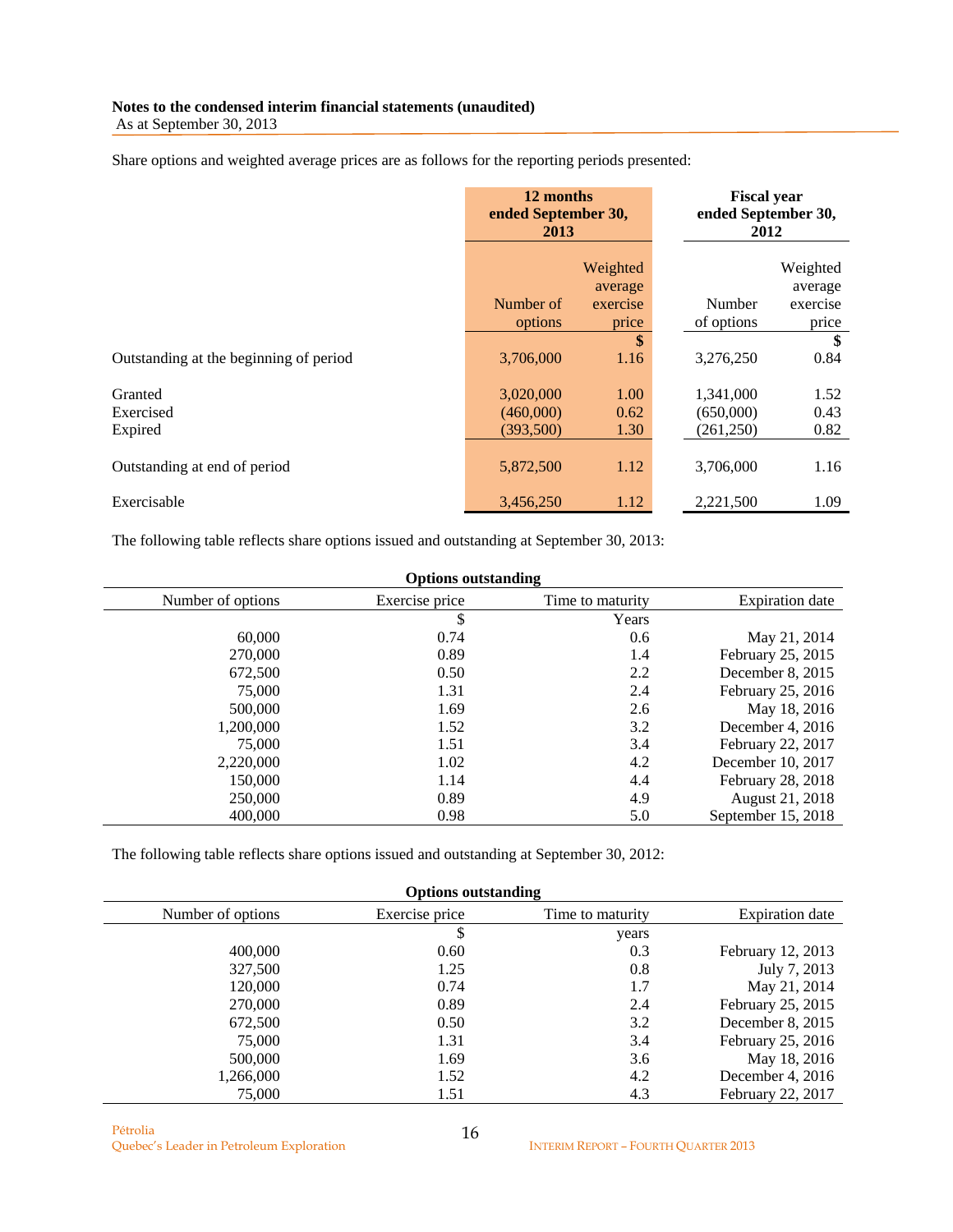The fair value of the options granted during the period was calculated using the Black-Scholes option-pricing model with the following weighted average assumptions:

|                               | <b>September</b><br>2013 | <b>August</b><br>2013 | <b>March</b><br>2013 | <b>December</b><br>2012 |
|-------------------------------|--------------------------|-----------------------|----------------------|-------------------------|
| Share price at grant date     | 0.98                     | 0.89                  | 1.14                 | 1.02                    |
| Risk-free interest rate       | 2.12%                    | 2.05%                 | 1.18%                | 1.55%                   |
| Average expected volatility   | 92%                      | 93%                   | 102%                 | 102%                    |
| Average expected life (years) |                          |                       |                      | $1 - 5$                 |
| Expected dividend yield       | Nil                      | Nil                   | Nil                  | Nil                     |

The underlying expected volatility was determined by reference to historical data of the Company's shares over a period of five years since the grant date.

Accordingly, the share-based payment was allocated as follows:

|                               | <b>September</b><br>2013 | <b>August</b><br>2013 | May<br>2013 | <b>March</b><br>2013 | <b>December</b><br>2012 |
|-------------------------------|--------------------------|-----------------------|-------------|----------------------|-------------------------|
|                               |                          | \$                    |             | \$                   |                         |
| Statement of income           | 280,000                  |                       | 94.500      | 128,700              | 804,420                 |
| Deferred exploration expenses |                          | 52,565                |             |                      | 109,486                 |
|                               |                          |                       |             |                      |                         |
| Total                         | 280,000                  | 52,565                | 94.500      | 128,700              | 913,906                 |

## **12. RELATED PARTY TRANSACTIONS**

The Company's related parties include other related parties and key management personnel, as described below.

Unless otherwise indicated, none of the transactions involve special terms or conditions and no guarantees were given or received. Outstanding balances are usually settled in cash.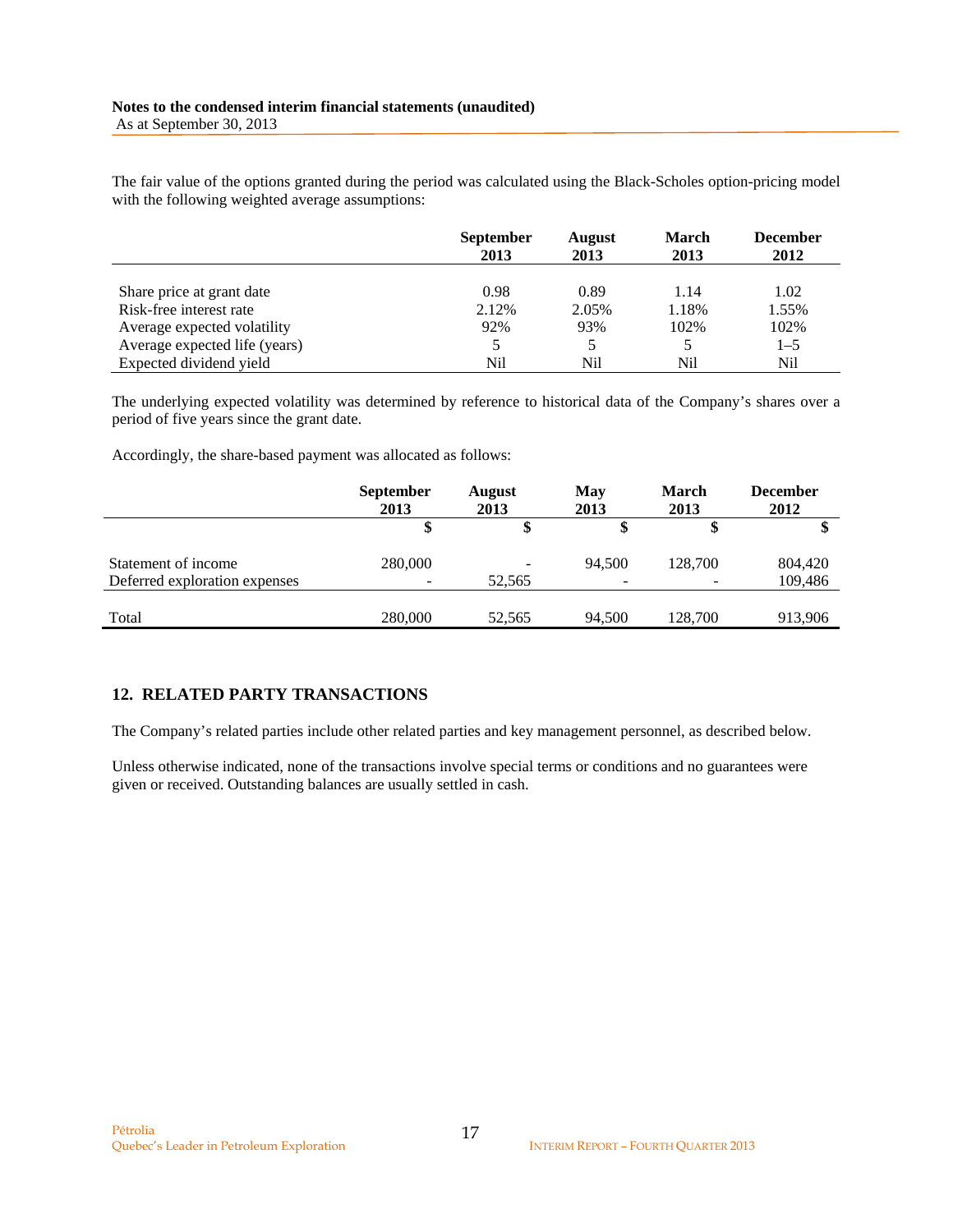#### **Notes to the condensed interim financial statements (unaudited)**

As at September 30, 2013

#### **Transactions with key management personnel**

Key management personnel remuneration includes the following expenses:

|                               |           | 12-month period ended<br>September 30, |  |
|-------------------------------|-----------|----------------------------------------|--|
|                               | 2013      | 2012                                   |  |
|                               | \$        | \$                                     |  |
| Short-term employee benefits: |           |                                        |  |
| Salaries and benefits         | 1,028,884 | 685,882                                |  |
| Attendance fees               | 112,374   | 126,817                                |  |
| Total short-term benefits     | 1,141,258 | 812,699                                |  |
| Share-based payments          | 1,313,593 | 473,206                                |  |
| Total remuneration            | 2,454,851 | 1,285,905                              |  |

During the 2013 reporting period, key management exercised 460,000 options (547,500 in 2012) granted under the share-based compensation plan.

#### **Related parties**

Transactions were carried out with two companies whose main officer (holding a minority interest) also serves on Pétrolia's Board:

|                                                                       |        | 12-month period ended<br>September 30, |  |  |
|-----------------------------------------------------------------------|--------|----------------------------------------|--|--|
|                                                                       | 2013   | 2012                                   |  |  |
| Statement of financial position:<br>Exploration and evaluation assets | 14.441 | 5,300                                  |  |  |
| Statement of comprehensive income:<br>Other expenses                  | 9.199  | 9.110                                  |  |  |

The balance due from these companies is \$19,955 at September 30, 2013 (September 30, 2012 – \$0).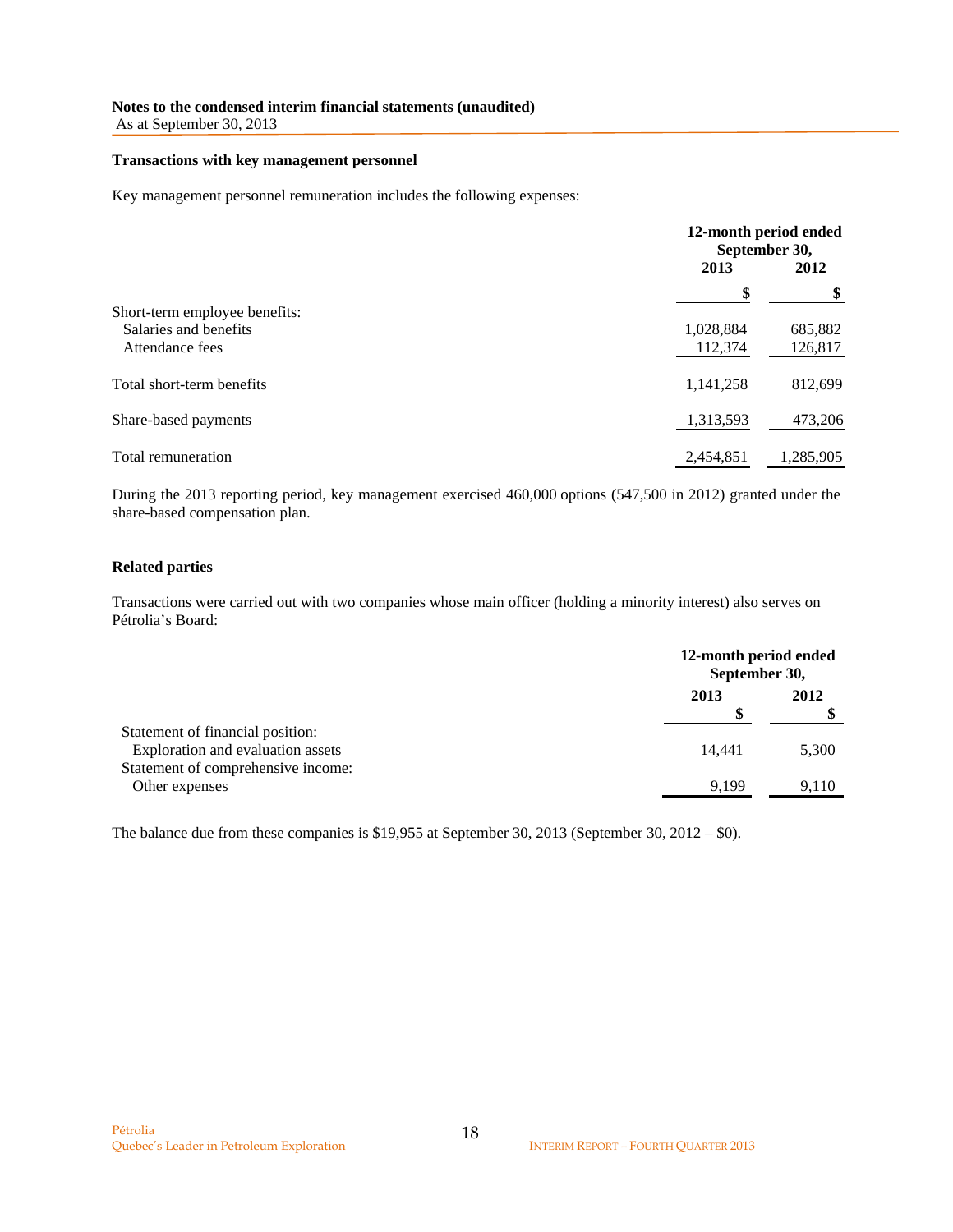#### **Notes to the condensed interim financial statements (unaudited)**  As at September 30, 2013

The Company entered into the following transactions with a company whose director also sits on Pétrolia's board:

|                                    |       | 12 months<br>ended September 30, |  |
|------------------------------------|-------|----------------------------------|--|
|                                    | 2013  | 2012                             |  |
| Statement of comprehensive income: |       |                                  |  |
| Salaries and benefits              | 1,206 | 4,354                            |  |
| Office supplies and transportation | 1.127 | 1,200                            |  |

The balance due from this Company is \$5,886 at September 30 2013 (September 30, 2012 – \$4,754).

The Company entered into the following transactions with a close relative of a member of management, who provided services to the Company:

|                                  |           | 12-month period ended<br>September 30, |  |
|----------------------------------|-----------|----------------------------------------|--|
|                                  | 2013<br>S | 2012                                   |  |
| Statement of financial position: |           |                                        |  |
| Property, plant and equipment    |           | 10,685                                 |  |
| Office maintenance               | 1.503     | 11,605                                 |  |

The balance owing this supplier was \$1,739 at September 30, 2013 (September 30, 2012 – \$0).

These transactions took place in the normal course of business and were measured at their exchange value, which is the consideration established and accepted by related parties.

#### **13. CONTINGENCIES**

#### **Environment and letters of guarantee**

The Company's operations are subject to environmental protection legislation. Environmental consequences are difficult to predict, whether in terms of their outcomes, dates or impact. Currently, to the best of management's knowledge, the Company is operating in compliance with current legislation. Letters of guarantee in the amount of \$930,000 were issued in favour of the Ministère des Ressources naturelles to guarantee the work to shut down certain sites.

These letters are secured by guaranteed investment certificates (GICs) in an equivalent amount.

#### **14. EVENTS SUBSEQUENT TO THE BALANCE SHEET DATE**

On January 5, 2012, a motion to institute proceedings was filed against the Company. The amount claimed was \$198,832. On November 7, 2013, the Company reached an out-of-court settlement.